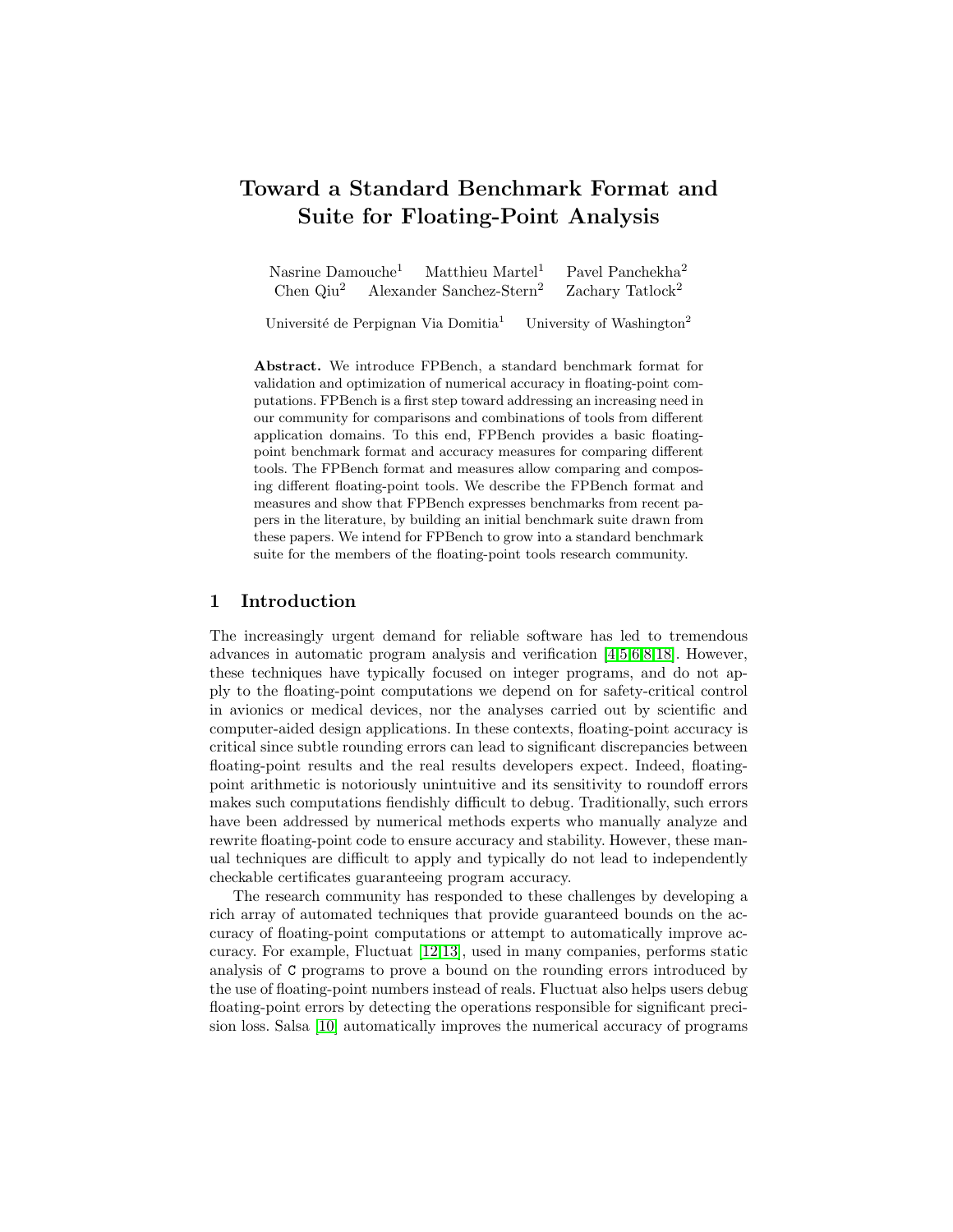by using an abstract interpretation to guide transformations that minimize the errors arising during computations. Herbie [\[21\]](#page-14-4) uses a heuristic search to improve the numerical accuracy of an arithmetic expression by estimating and localizing the roundoff errors of an expression using sampled points, applying a set of rules in order to improve the accuracy of the expression and combining these improvements for different input domains. Rosa [\[11\]](#page-14-5) combines an exact SMT solver on reals with sound affine arithmetic to verify accuracy post-conditions from assertions about the accuracy of inputs. Rosa can guarantee that the desired precision can be soundly obtained in a finite-precision implementation when propagation error is included. Finally, FPTaylor [\[24\]](#page-14-6) improves on interval arithmetic by using Taylor series to narrow the computed error bounds.

As the number of tools dedicated to analyzing and improving numerical accuracy grows, it becomes increasingly difficult to make fair comparisons between the techniques. This is because each tool is targeted to slightly different domains, uses slightly different formats for expressing benchmarks, and reports results using related but slightly different measures. Furthermore, without any standard set of floating-point benchmarks, it is difficult to identify opportunities for composing complementary tools.

To address these challenges, the floating-point research community needs a standard benchmark format and common set of measures that enables comparison and cooperation between tools. This goal is motivated by the success of standard benchmark suites like SPEC [\[17\]](#page-14-7) and SPLASH-2 [\[25\]](#page-14-8) in the compiler community, the DIMACS [\[1\]](#page-13-4) format in the SAT-solving community, and the SMT-LIB [\[3\]](#page-13-5) format in the SMT-solving community. The formats have enabled fair comparisons between tools, crisp characterizations of the tradeoffs between different approaches, and useful cooperation between tools with complementary strengths.

In this article, we propose FPBench, a general floating-point format and benchmark suite. FPBench describes a common format and a suite of accuracy measurements; we envision floating-point tools taking in FPBench formatted programs and using the FPBench accuracy measures to describe accuracy. This allows users to combine tools that perform complementary tasks and compare competing tools to choose the one best for their task. The common scientific methodology FPBench enables is crucial for demonstrating the improvements of each tool on the state of the art.

The main contributions of this article are the following:

- (i) A uniform format for expressing floating-point benchmarks, FPCore.
- (ii) A set of utilities for converting to and from FPCore programs, and working with FPCore programs.
- (iii) A set of measures on which to evaluate various floating-point tools on FP-Bench benchmarks.
- (iv) An initial suite of benchmarks drawing from existing floating-point literature.

The remainder of this article is organized as follows. Section [2,](#page-2-0) describes the FPBench formats. Section [3](#page-4-0) describes the accuracy measures. Section [4](#page-7-0) de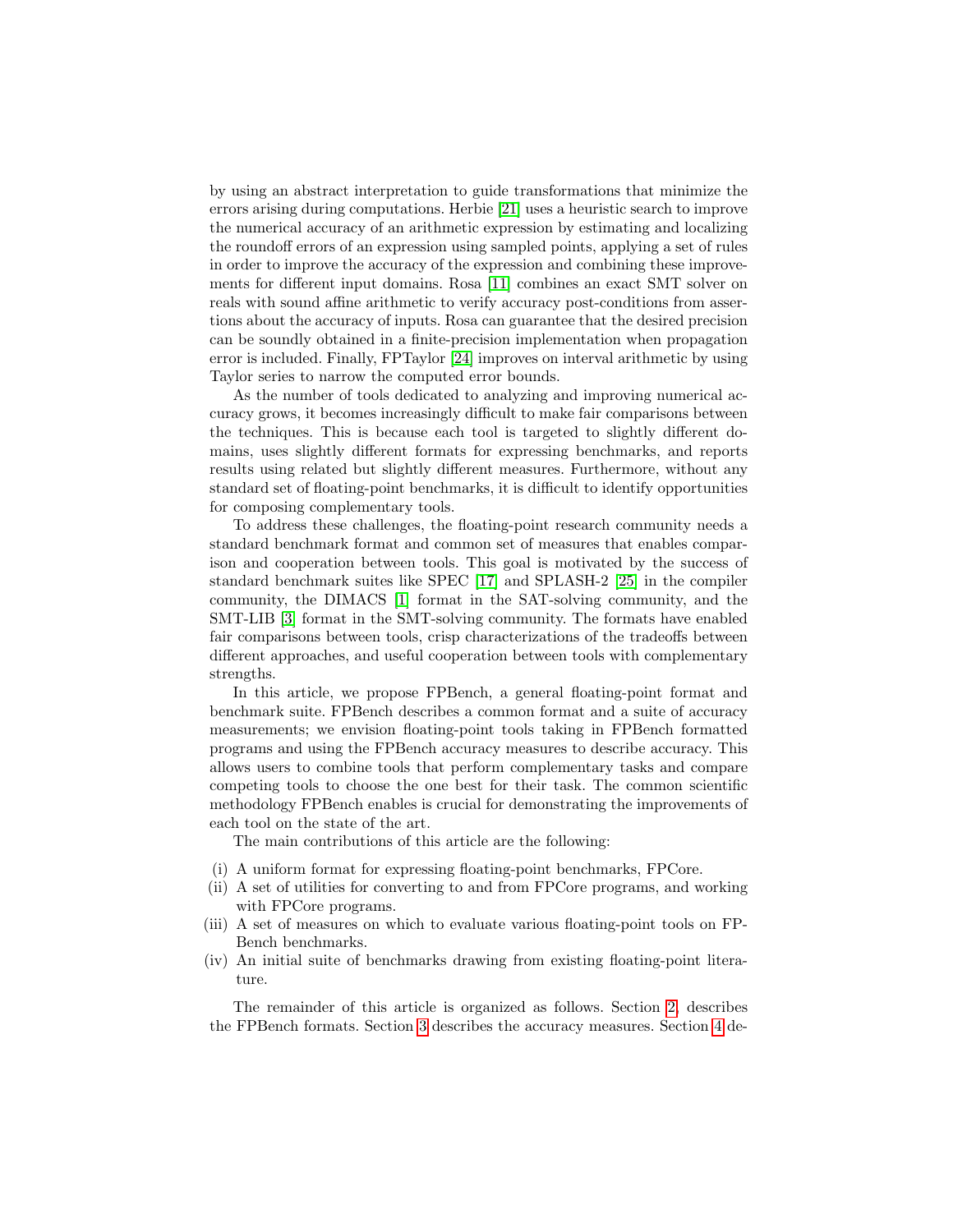scribes the utilities FPBench provides to support creating and working with benchmarks. Section [5](#page-8-0) surveys our existing benchmark suite, highlighting representative case studies from recent tools in the literature. Finally, Section [6](#page-12-0) discusses future work and concludes.

## <span id="page-2-0"></span>2 Benchmark Format

FPBench provides a common input format for floating-point tools. This format makes it possible to develop a collection of floating-point benchmarks common to our research community, and also allows users to compose floating-point tools. So, a common floating-point benchmark format must be easy to parse, have simple and clear semantics, support floating-point details, and be expressive enough for many domains. To satisfy these requirements, FPBench provides the FPCore format, a minimal expression-based language for floating-point computations. A common floating-point benchmark format must also be easy to translate to and from popular industrial languages like C, C++, Matlab, and Fortran. To satisfy these requirements, FPBench also provides the extended FPImp format, a basic imperative language for floating-point computations which can be automatically compiled to FPCore.

## 2.1 FPCore

FPCore is an S-expression format featuring mathematical functions, if statements, and while loops. All floating-point functions from C11's math.h and all Fortran 2003 intrinsics are supported operators, as well as standard arithmetic operators like addition and comparison; likewise, all constants defined in C11's math.h are available as constants. Following IEEE754 and common C and Fortran runtimes, FPCore does not prescribe the accuracy of built-in mathematical functions. However, individual benchmarks can declare the accuracy they assume for built-in operations which analyzers can take into account.

A FPCore benchmark specifies a set of inputs, a floating-point expression, and optional meta-data flags such as a name, citations, preconditions on inputs, and the floating-point precision ( $\{binary32, binary64, \ldots\}$ ) used to evaluate that benchmark. The full FPCore syntax is as follows: <sup>[1](#page-2-1)</sup>

```
\langle FPCore \rangle ::= ( 'FPCore' ( \langle identifier \rangle^* ) \langle property \rangle^* \langle expression \rangle )
```

```
\langle expression \rangle ::= \langle constant \rangle | \langle identifier \rangle | ( \langle operation \rangle \langle expression \rangle^*)
```

```
({\it 'if'} \langle expression \rangle \langle expression \rangle \langle expression \rangle )
```

```
('while' \langle expression \rangle (\langle loopvar \rangle^*) \langle expression \rangle)
```
| ('let' ( $\langle binding \rangle^*$ )  $\langle expression \rangle$ )

 $\langle loopvar \rangle ::= \int \langle identifier \rangle \langle expression \rangle \langle expression \rangle$ 

 $\langle constant \rangle ::= \langle number \rangle | 'E' | 'LOG2E' | 'LOG10E' | 'LNS' | 'LNI0' | 'PI' | ...$ 

<span id="page-2-1"></span><sup>&</sup>lt;sup>1</sup> Not shown in the grammar: FPBench uses ";" to indicate that the remainder of a line is a comment.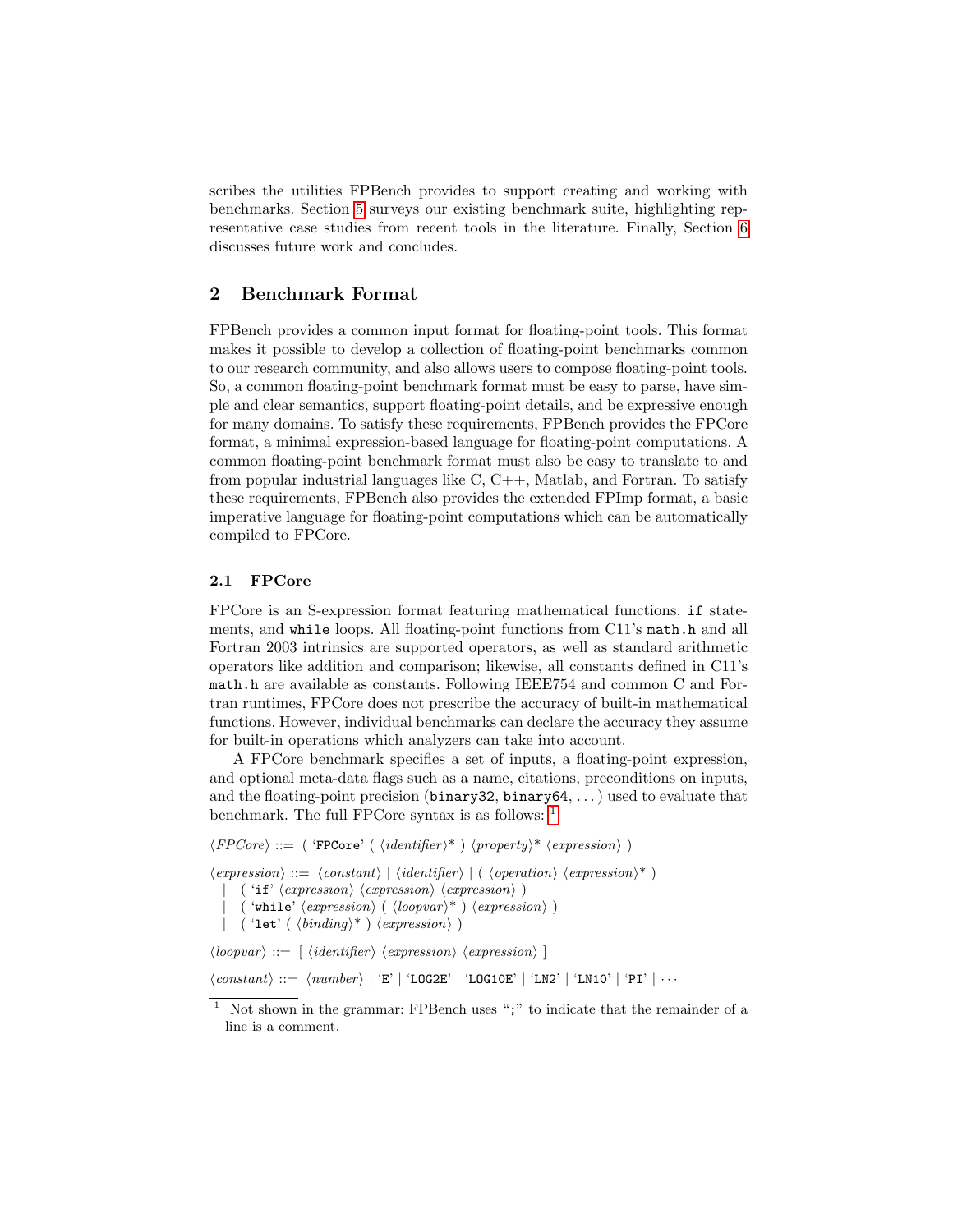$\langle operation\rangle ::=$  '+' | '\*' | '<' | ··· | 'abs' | 'acos' | 'and' | 'asin' | ···  $\langle property \rangle ::= \langle propname \rangle \langle propval \rangle$  $\langle propname \rangle ::=$  ':name' | ':cite' | ':pre' | ':type' |  $\cdots$  $\langle propval \rangle ::= \langle expression \rangle | \langle string \rangle | ( \langle identifier \rangle^*) | \langle identifier \rangle$  $\langle binding \rangle ::= [\langle identifier \rangle \langle expression \rangle ]$ 

Since the language is S-expression based, parentheses and braces are literals. The semantics of these programs is ordinary function evaluation, with let bindings evaluated simultaneously and while loops evaluated by simultaneously updating the loop variables until the condition is true, and then evaluating the return value:

$$
H: x_i^0 \Downarrow v_i \qquad H[x_i \mapsto v_i]_i : c \Downarrow \top
$$
  
\n
$$
\frac{H[x_i \mapsto v_i]_i : e_i \Downarrow x_i'}{H : (\text{while } c ([x_i x_i' e_i]_i) y) \Downarrow v}
$$
  
\n
$$
H: (\text{while } c ([x_i x_i^0 e_i]_i) y) \Downarrow v
$$
  
\n
$$
\frac{H:x_i^0 \Downarrow v_i \qquad H[x_i \mapsto v_i]_i : c \Downarrow \bot \qquad H[x_i \mapsto v_i]_i : y \Downarrow v}{H : (\text{while } c ([x_i x_i^0 e_i]_i) y) \Downarrow v}
$$

The optional properties are used to record additional information about each benchmark. Benchmarks are currently annotated with a :name, a :description of the benchmark and its inputs, the floating-point :type (either binary32 or binary64), a precondition : pre, and a citation : cite. All FPBench tools ignore unknown attributes, so they represent an easy way to record additional benchmark information. We recommend that properties specific to a single tool be prefixed with the name of the tool.

#### 2.2 FPImp

Where FPCore is the format consumed by tools, FPImp is a format for simplifying the translation from imperative languages to FPCore. While FPCore is a functional language with a minimal set of features for representing floatingpoint computations, FPImp includes common imperative features like variable assignments, multiple return values, and multi-way if statements. More complex features, such as arrays, pointers, records, and recursive function calls, are left to future language extensions. In our experience, translating C, Fortran, and Matlab to FPImp is relatively easy. FPImp has expressions similar to those in FPCore, but without if, while, and let expressions; these are instead replaced with statements. The FPImp syntax is as follows:

 $\langle FPlmp \rangle ::= (\langle FPlmp \rangle \langle \langle \text{identity} \rangle^*) \langle \text{property} \rangle^* \langle \text{statement} \rangle^* \langle \text{output} \rangle )$  $\langle output \rangle ::= (\text{`output'} \langle expression \rangle^*)$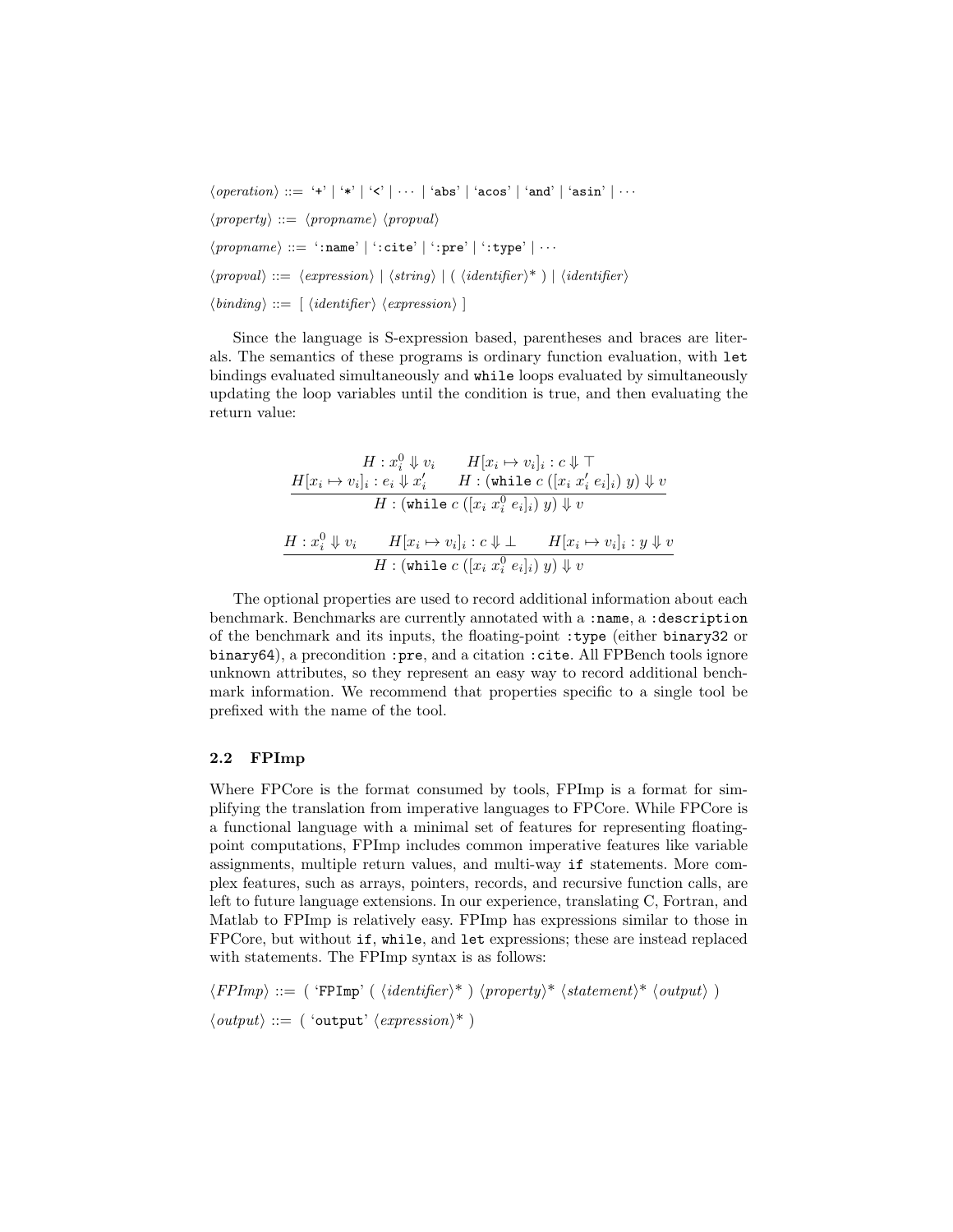$\langle expression \rangle ::= \langle constant \rangle | \langle identifier \rangle | ( \langle operation \rangle \langle expression \rangle^*)$  $\langle statement \rangle ::= [\equiv \langle identifier \rangle \langle expression \rangle]$  $(iif' \langle ifbranch \rangle^*)$ ('while'  $\langle expression \rangle$   $\langle statement \rangle^*$ )  $\langle \text{ifbranch} \rangle ::= \int \langle \text{expression} \rangle \langle \text{statement} \rangle^*$  $\lceil$  'else'  $\langle statement \rangle^*$  ]

As in FPCore, each FPImp benchmark includes free parameters and properties; as an imperative language, it includes a list of program statements and multiple return values instead of a single body expression. Assignments and while loops behave in the usual way. Expressions in FPImp are evaluated similarly to FPCore expressions. An if statement defines a many-way branch; any else branch must be the last branch in its if. The output statement can return several values and appears at the end of a function.

The FPImp to FPCore compiler translates FPImp functions to FPCore benchmarks while retaining all properties and keeping the same set of free parameters. It inlines assignments, converts the imperative bodies of FPImp loops to the simultaneous-assignment loops of FPCore, replaces many-way if statements with nested if s, and generates multiple FPCore benchmarks for FPImp programs with multiple outputs.

## <span id="page-4-0"></span>3 Accuracy Measurements

To compare floating-point tools, a common input format is not enough: a common measure of accuracy is also necessary. FPBench thus defines a collection of accuracy measures to allow tools to rigorously describe the accuracy measure they use. Given the diversity of accuracy measures in the literature, standardizing on a single accuracy measure would be difficult, and could harm the development of some classes of tools. Instead, FPBench standardizes several measures of accuracy; tools that measure accuracy should state which of the FPBench accuracy measures they use to compare tools.

#### 3.1 Measurement Axes

Floating-point accuracy is best analyzed along several axes: scaling vs nonscaling error, forward vs. backward error, maximum vs. average error. Tools that measure error may use sound vs. statistical techniques, and tools that transform programs have several options for how to measure accuracy improvement.

Scaling vs non-scaling error  $(\varepsilon)$  There are several ways to measure the error of producing the inaccurate value  $\hat{x}$  instead of the true value x. Two common mathematical notions are the absolute and relative error:

$$
\varepsilon_{\text{abs}}(x, x') = |x - \hat{x}| \quad \text{and} \quad \varepsilon_{\text{rel}}(x, x') = \left| \frac{x - \hat{x}}{x} \right|
$$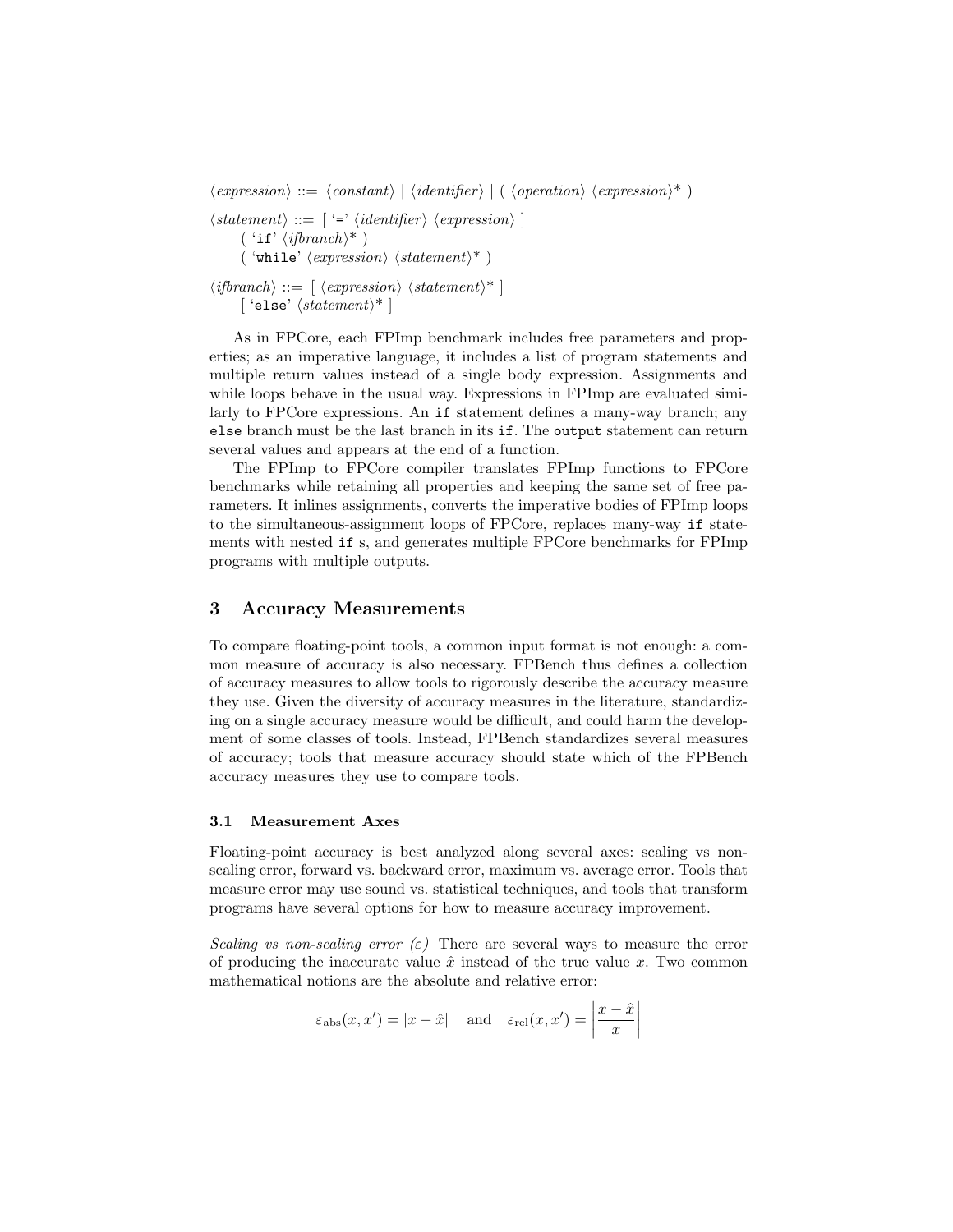Relative error scales with the quantity being measured, and thus makes sense for measuring both large and small numbers, much like the floating-point format itself. A notion of error more closely tied to the floating-point format is the Units in the Last Place (ULPs)[2](#page-5-0) difference. Some tools instead use the logarithm of the ULPs, which approximately describes the number of incorrect low-order bits in  $\hat{x}$ . These two measures are defined as:<sup>[3](#page-5-1)</sup>

 $\varepsilon_{\text{ulps}}(x, x') = |\mathbb{F} \cap [\min(x, \hat{x}), \max(x, \hat{x})]|$  and  $\varepsilon_{\text{bits}}(x, x') = \log_2 \varepsilon_{\text{ulps}}(x, x')$ 

The floating-point numbers are distributed roughly exponentially, so this measure of error scales in a similar manner to relative error; however, it is betterbehaved in the presence of denormal numbers and infinities.

Forward vs. backward error  $(\epsilon)$  Forward error and backward error are two common measures for the error of a mathematical *computation*. For a true function f and its approximation  $f$ , forward error measures the difference between outputs for a fixed input, while backward error measures the difference between inputs for a fixed output. Formally,  $4$ 

$$
\epsilon_{fwd}(f, \hat{f}, x) = \varepsilon(f(x), \hat{f}(x))
$$

$$
\epsilon_{bwd}(f, \hat{f}, x) = \min \{ \varepsilon(x, x') : x' \in \mathbb{F}^n \wedge \hat{f}(x') = f(x) \}.
$$

Backward error is important for evaluating the stability of an algorithm, and in scientific applications where multiple sources of error (algorithmic error vs. sensor error) must be compared. Existing tools typically measure forward error because backward error can be tricky to compute for floating-point computations, where there may not be an input that produces the true output.

Average vs. maximum error  $(E)$  Describing the error of a floating-point computation means summarizing its behavior across multiple inputs. Existing tools use either maximum or average error for this task. Formally,<sup>[5](#page-5-3)</sup>

$$
E_{\max}(f,\hat{f}) = \max\left\{\epsilon(f,\hat{f},x) : x \in \mathbb{F}^n\right\} \quad \text{and} \quad E_{\text{avg}}(f,\hat{f}) = \frac{1}{N} \sum_{x \in \mathbb{F}^n} \epsilon(f,\hat{f},x) .
$$

Worst-case error tends to be easier to measure soundly, while average error tends to be easier to measure statistically.

<span id="page-5-0"></span><sup>2</sup> Unfortunately, this term means different things in the mathematical and programming communities. We use the definition common for programming tools [\[19,](#page-14-9)[21,](#page-14-4)[23\]](#page-14-10)

<span id="page-5-1"></span><sup>&</sup>lt;sup>3</sup> We are using  $|S|$  to denote the number of elements in a set S

<span id="page-5-2"></span> $4$  Where *n* is the number of arguments.

<span id="page-5-3"></span><sup>&</sup>lt;sup>5</sup> Where N is the number of valid inputs, and  $n$  is the number of arguments.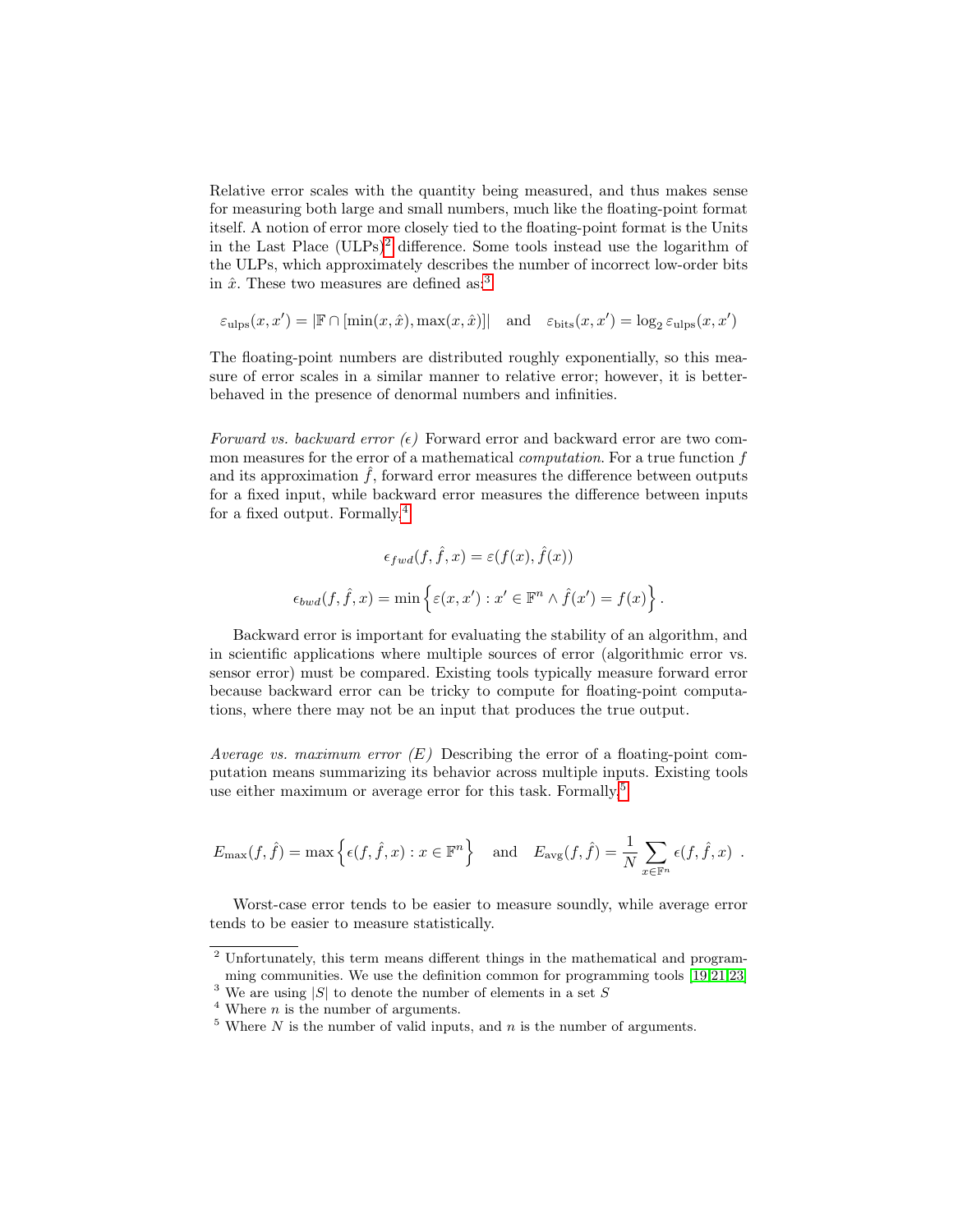Sound vs. statistical techniques Running a floating-point program on all valid inputs is intractable. Existing tools either soundly overapproximate the error using static analysis or approximate the error using statistical sampling.

Most static techniques are based on interval or affine arithmetic to overapproximate floating-point arithmetic, often using abstract interpretation. Abstract interpretation may use either non-relational [\[20\]](#page-14-11) or relational abstract domains [\[2,](#page-13-6)[7](#page-13-7)[,14\]](#page-14-12), and may use acceleration techniques (widenings [\[9\]](#page-14-13)) to overapproximate loops without unrolling them. While such techniques tend to provide loose over-approximations of the floating-point error of programs, they are fast and provide sound error bounds. In some embedded applications, correctness is critical and unsound techniques will not do.

In domains where correctness is not absolutely critical, sampling can provide tight approximations of error. Many sampling techniques are used, including naive random samples [\[21\]](#page-14-4) and Markov-chain Monte Carlo [\[23\]](#page-14-10). These techniques involve running a program multiple times, so tend to be slower than static analysis.

*Measuring improvement* (*ι*) Tools that *transform* floating-point programs need to compare the accuracy of two floating-point programs: the original and the transformed. Several comparison measures are possible. Comparisons can use the improvement in worst-case or average error between the original  $\hat{f}$  and improved  $\hat{f}'$  implementation of the same mathematical function f:

$$
\iota_{\text{imp}} = E(f, \hat{f}) - E(f, \hat{f}')
$$

However, one cannot usually improve the accuracy of a computation simultaneously on all inputs. It is thus often necessary to make a computation less accurate on some points to make it more accurate overall. In this case, it may be useful to report the largest unimprovement, which measures the cost of improving accuracy:

$$
\iota_{\text{wrs}}(\hat{f}, \hat{f}') = \max \left\{ \epsilon(f, \hat{f}', x) - \epsilon(f, \hat{f}', x) \ : \ x \in \mathbb{F}^n \right\}
$$

Other measures, such as those describing the trade-off between accuracy and speed, are also interesting, but are less commonly used in the literature and thus not standardized in FPBench. Improvement tools could also estimate their effect on numerical stability using automatic differentiation [\[15\]](#page-14-14) or Lyapunov exponents [\[22\]](#page-14-15), but we do not know of any such tools.

#### 3.2 Existing Tools

The error measures described can be applied to categorize the error measurements used by existing tools. Table [1](#page-7-1) compares Fluctuat [\[12\]](#page-14-1), FPTaylor [\[24\]](#page-14-6), Herbie [\[21\]](#page-14-4), Rosa [\[11\]](#page-14-5), and Salsa [\[10\]](#page-14-3).

Fluctuat, FPTaylor, and Rosa all verify error bounds on the accuracy of floating-point computations. Given their need for soundness, it is natural that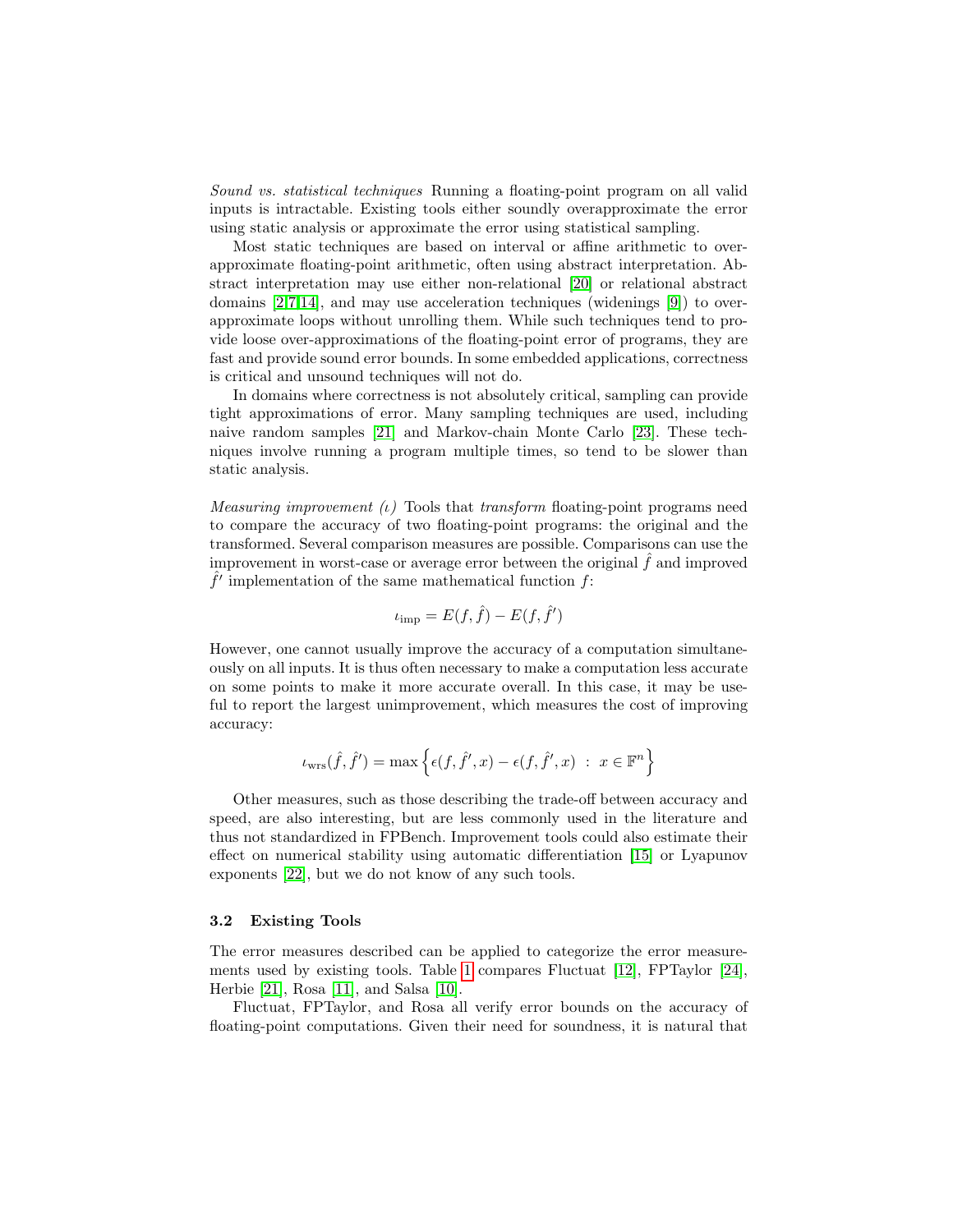| Fluctuat                                                                                    | Absolute | Forward | Max     | Sound       |             |  |  |  |
|---------------------------------------------------------------------------------------------|----------|---------|---------|-------------|-------------|--|--|--|
| FPTaylor                                                                                    | Absolute | Forward | Max     | Sound       |             |  |  |  |
| Herbie                                                                                      | Bits     | Forward | Average | Statistical | Improvement |  |  |  |
| Rosa                                                                                        | Absolute | Forward | Max     | Sound       |             |  |  |  |
| Salsa                                                                                       | Absolute | Forward | Max     | Sound       | Improvement |  |  |  |
| STOKE                                                                                       | ULPs     | Forward | Max     | Statistical | Improvement |  |  |  |
| <b>Table 1.</b> A comparison of how five floating-point measure error across the axes iden- |          |         |         |             |             |  |  |  |

<span id="page-7-1"></span>tified in this section.

they use sound error analyses and estimate maximum error. Their use of absolute forward error derives from the difficulty of approximating the other forms of error statically. Herbie and Salsa are tools for improving the accuracy of programs, but differ dramatically in their approach. Salsa uses abstract interpretation to bound maximum absolute error, producing a sound overapproximation of the maximum error. Herbie, on the other hand, uses random sampling to achieve a tight statistical approximation of bits error. The tight estimates enabled by statistical techniques provide additional opportunities for Herbie to improve the accuracy of an expression, but prevent it from providing sound error bounds. Finally, STOKE uses stochastic search to optimize floating-point programs, and must compare the accuracy of floating-point programs to avoid significantly compromising their accuracy. STOKE uses a Markov-chain Monte Carlo sampling to statistically evaluate maximum ULPs error.

By exactly describing the way each tool measures accuracy, FPBench makes it possible to compare and relate tools. Unsound tools such as Herbie or STOKE can be composed with a sound verification tool to produce an accuracy guarantee, and this guarantee can be compared to the approximate error measurements those tools made statistically. Since Fluctuat, FPTaylor, Rosa, and Salsa all soundly measure maximum forward absolute error, they can be compared to determine which technique is best.

## <span id="page-7-0"></span>4 Tools

FPBench features a collection of compilers and measurement tools that operates in its common format, FPCore. These tools can be a community resource, increasing interoperability as well as code reuse. They also make it easier to write new floating-point analysis and transformation tools by automating what are currently common but tedious tasks.

FPImp to FPCore The FPCore format faithfully preserves important program constructs, such as variable binding and operation ordering, while abstracting away details not relevant to floating-point semantics. However, it is syntactically very different from some of the languages from which benchmarks might originate. To make translation to FPCore from source languages like C, Fortran, and Matlab easier, FPBench provides the FPImp format and a compiler from FPImp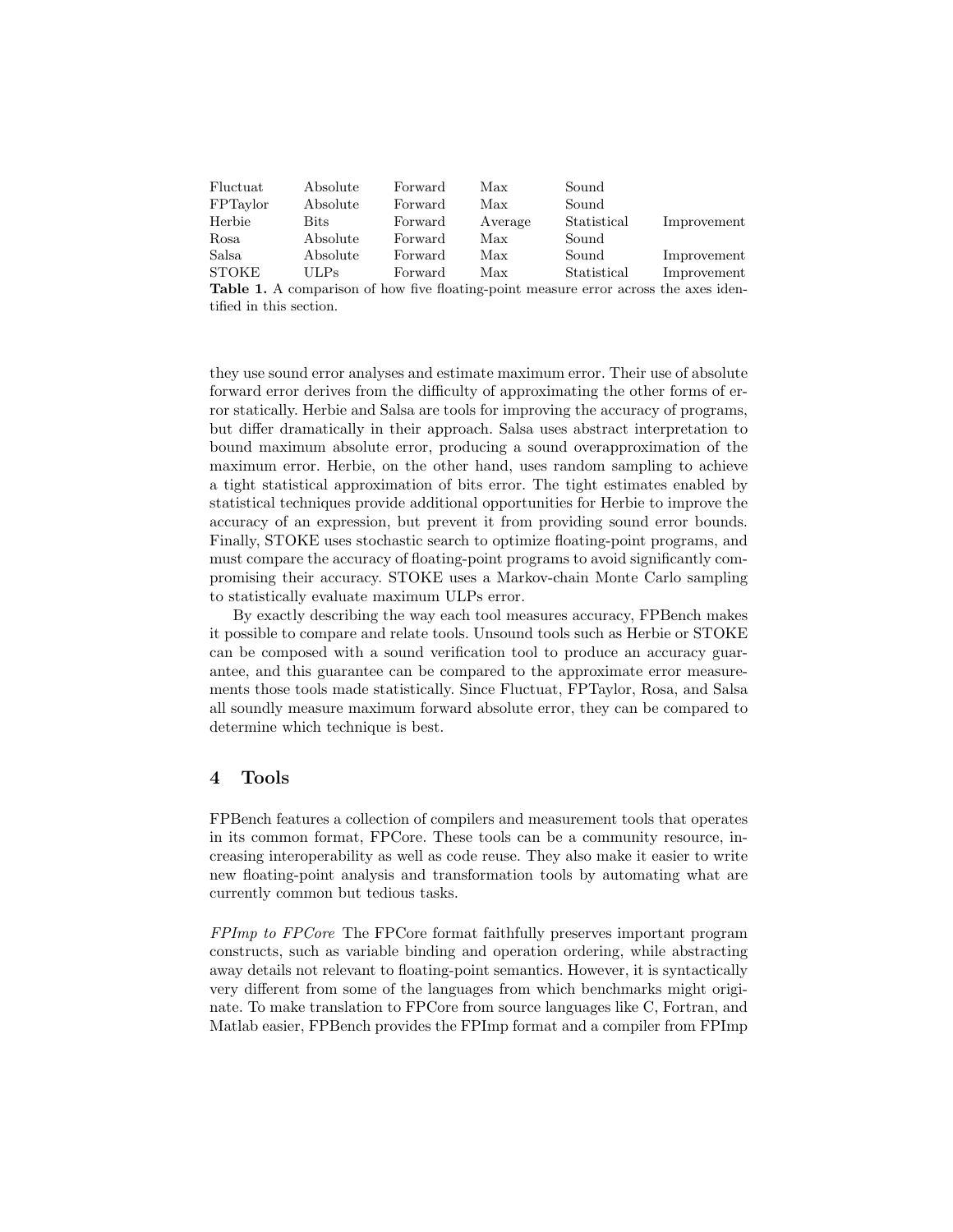to FPCore. FPImp is syntactically similar to imperative languages to make it easy to translate benchmarks.

FPCore to C Since C is a common implementation language for mathematical computations, FPBench provides a FPCore to C compiler. The FPCore to C compiler can be used to run FPCore benchmarks through the many available C analysis tools.

Average error estimation FPBench provides a tool to statistically approximate average error using naive sampling. The statistical approach is necessary to produce accurate estimates of average error given the current state of the art. The tool can use absolute, relative, ULPs, and bits error.

We plan to continue developing community tools around the FPBench formats, especially tools for estimating the other measures of error described in Section [3.](#page-4-0)

## <span id="page-8-0"></span>5 Benchmark Suite and Examples

The FPBench suite currently includes 44 benchmarks sourced from recent papers on automatic floating-point verification and accuracy improvement. This section first summarizes these benchmarks and then details how representative examples were translated to FPBench from the input formats of various tools in the literature.

The current FPBench suite contains examples from a variety of domains, including 28 from the Herbie test suite [\[21\]](#page-14-4), 9 from the Salsa test suite [\[10\]](#page-14-3), 7 from the Rosa test suite [\[11\]](#page-14-5), and one example from the FPTaylor test suite [\[24\]](#page-14-6). These examples range from simple test programs for early tool development up to large examples for evaluating more mature tools. The larger examples are more challenging, including loops that with up to 13 variables mutated in the loop body. As shown in Table [2](#page-9-0) and Table [3,](#page-9-1) these programs exercise the full range of functionality available in FPBench, and span a variety application areas, from control software to mathematical libraries. We intend to continue adding benchmarks to the FPBench suite.

#### 5.1 FPTaylor

FPTaylor [\[24\]](#page-14-6) uses series expansions and interval arithmetic to compute sound error bounds. The authors gave the following simple program as an example input for their tool:

```
1: Variables<br>2: float64
2: float 64 x in [1.001, 2.0],<br>3: float 64 y in [1.001, 2.0],4: Definitions
\verb|5: \verb| t rnd64 = x * y ;6: Expressions
7: \vec{r} \text{rnd} 64 = (t-1)/(t*t-1);
```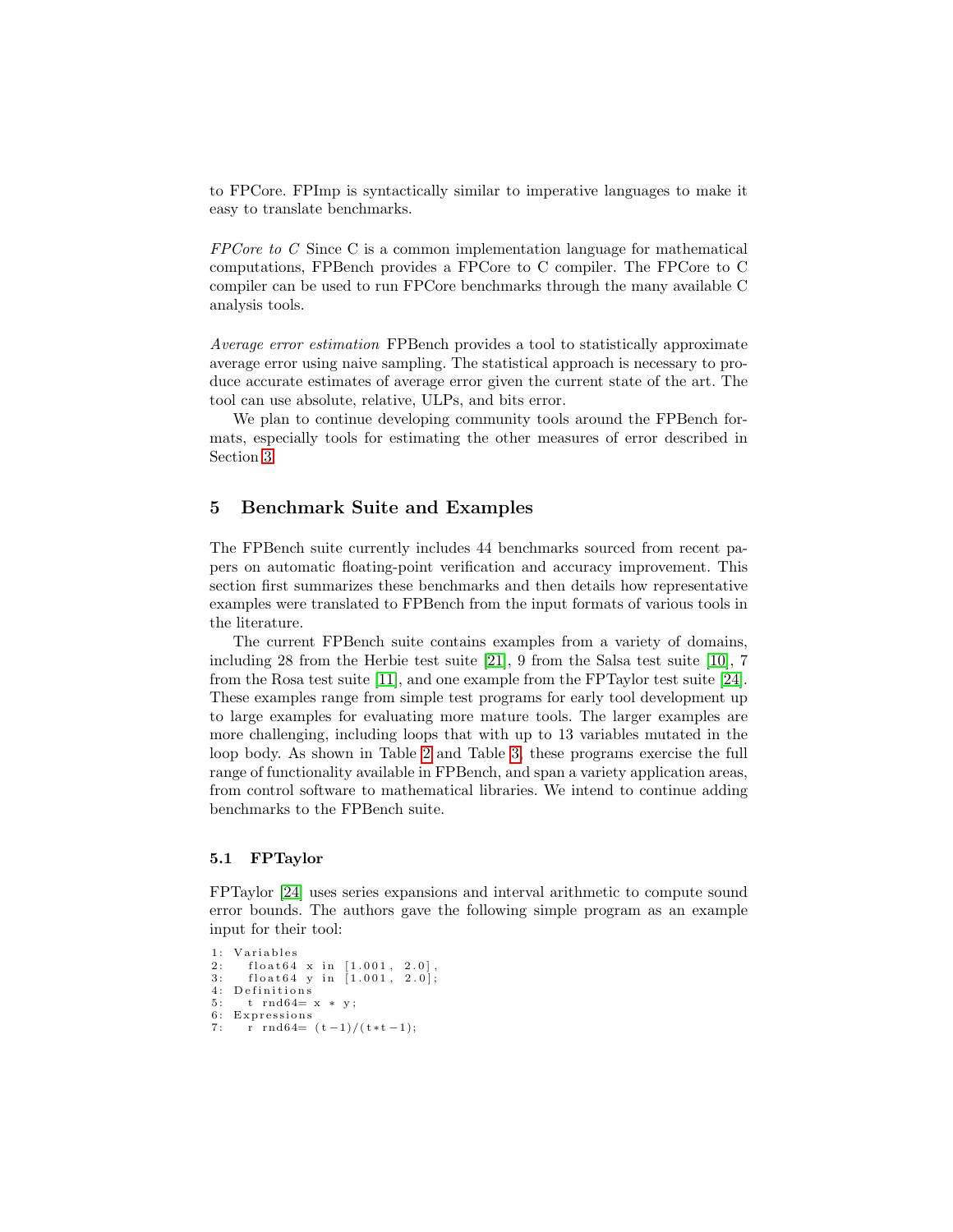| Feature          | Benchmarks |                      |                |
|------------------|------------|----------------------|----------------|
| Basic Arithmetic |            | Domain               | Benchmarks     |
| Exponentials     | 13         | General expressions  | 31             |
| Trigonometric    | 10         | Math algorithms      | 6              |
| Comparison       | 12         | Embedded systems     | $\overline{4}$ |
| Loops            | 12         | Scientific computing | 3              |
| Conditionals     | 3          |                      |                |

used in the FPBench benchmarks. Benchmarks contain a variety of features, and many benchmarks incorporate several. Exponential functions include logarithms, the exponential function, and the power function.

<span id="page-9-1"></span><span id="page-9-0"></span>Table 2. Functions and language features Table 3. Domains which the FPBench benchmarks are drawn from. Most are general mathematical operations, useful in a variety of domains. The general expressions are the smallest, and are drawn from Numerical Methods for Scientists and Engineers [\[16\]](#page-14-16) and Rosa [\[11\]](#page-14-5).

This program is representative of the code necessary to correct sensor data in control software, where the output of the sensor is known to be between 1.001 and 2.0. We manually translated this program to FPCore, yielding:

```
( FPCore ( x y )
  : name "FPTaylor example"
   : cite (solovyev-et-al-2015)
  : type binary 64
  : pre (and (and (<br>1.001 x) (<br> x 2.0)) (and (<br>1.001 y) (<br> y 2.0))<br>(let ([t (* x y)])\frac{(\text{let } ([t (* x y)])}{(7 + 1.0) (- (* t 1.0))))}
```
The benchmark takes inputs x and y and uses a let statement to represent the intermediate variables from the FPTaylor example. FPCore faithfully preserves important program constructs, such as variable binding and operation ordering, making the translation a simple matter. The benchmark additionally specifies a name and cites its source using a key to a standard  $BIBT<sub>F</sub>X$  file. Since the original program uses 64-bit floating-point numbers, the type binary64 is specified in the benchmark. The constraints on input variables are translated to a single predicate under the :pre property.

#### 5.2 Rosa

Rosa [\[11\]](#page-14-5) soundly verifies error bounds of floating-point programs, including looping control flow through recursive function calls. Several benchmarks in its repository demonstrate this capability, including one that uses Newton's method on a series representation of the sine function. In Rosa's input language the original benchmark is represented as:

```
def newton (x: Real, k: LoopCounter): Real = {
   r e quir e (-1.0 \le x \&x \le 1.0)if (k < 10) {
       \text{newton}(\text{x} - (\text{x} - (\text{x} * 3)/6.0 + (\text{x} * 5)/120.0 + (\text{x} * 7)/5040.0) /<br>(1.0 - (x*x)/2.0 + (x**4)/24.0 + (x**6)/720.0), k++)
   \} else {
```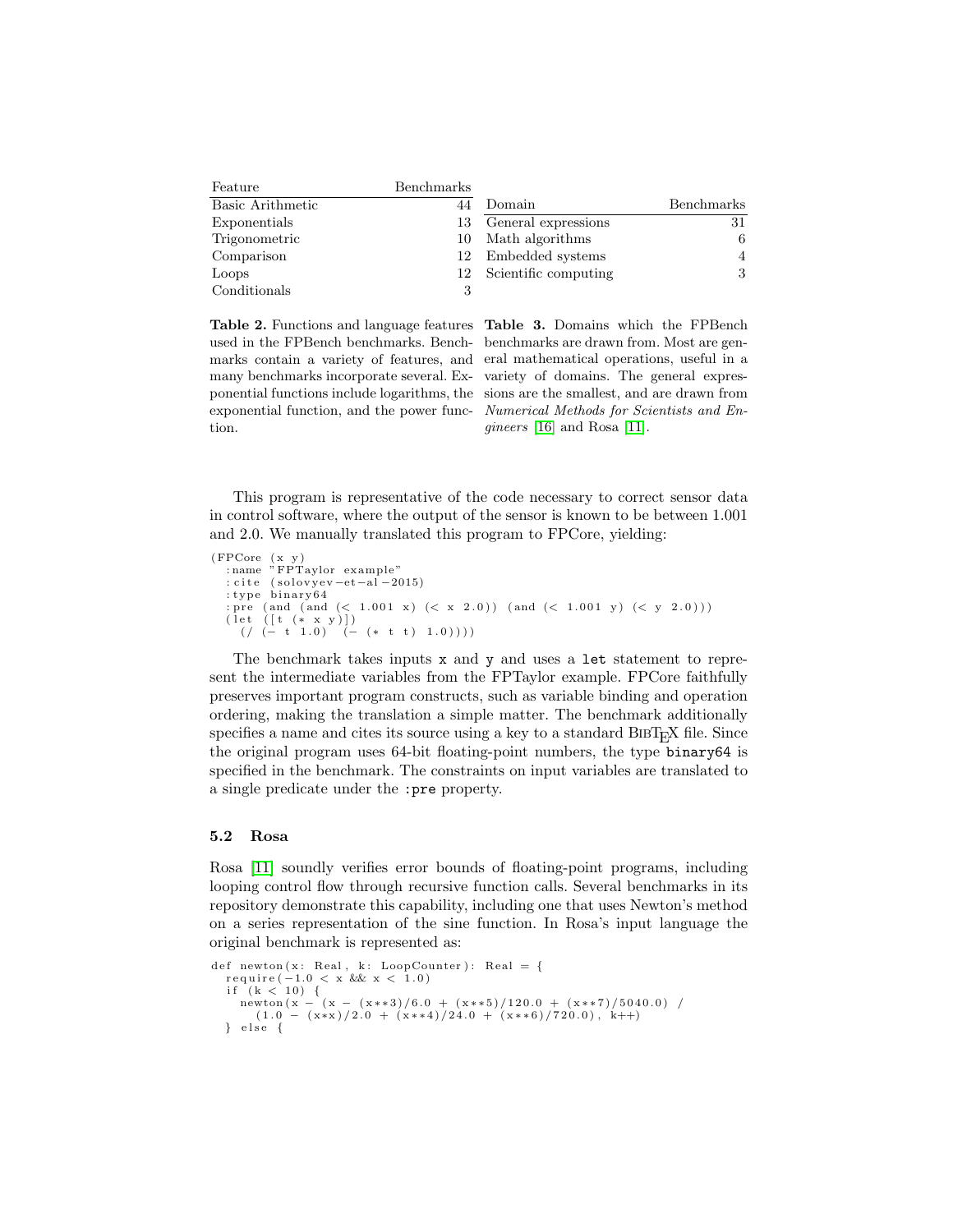x } } ensuring (res  $\Rightarrow$  -1.0 < res && res < 1.0)

The require clause denotes input preconditions, and the ensures clause provides the error bound to be verified. We manually translated this program to FPCore, yielding:

```
( FPCore ( x0 )
: name "Rosa Example"
      :cite (darulova−kuncak-2014)<br>:pre (and (< −1.0 x0) (< x0 1.0))<br>:rosa-post (and (< −1.0 RES) (< RES 1.0))
      (\text{while } (<i>i</i> 10)<br>
([\text{i } 0 (+ \text{i } 1)]\begin{bmatrix} x & x0 \end{bmatrix}( l et ( [ f ( + ( + ( − x ( / ( pow x 3 ) 6))<br>
( / ( pow x 5 ) 120) ) ( / ( pow x 7 ) 5040 ) ) ]<br>
[d f ( + ( + ( - 0 ( / ( * x x ) 2) )<br>
( – x ( / f d f ) ) )] )
          x ) )
```
Like the FPTaylor benchmark, this benchmark includes a name, citation for its source, and precondition on inputs. For completeness, we've also included the ensuring annotation, denoted :rosa-post, demonstrating the ability to add tool specific annotations by prefixing with the tool name. Note how the while construct from FPCore can be used to represent the tail-recursive loop from the Rosa original benchmark.

#### 5.3 Herbie

Herbie [\[21\]](#page-14-4) heuristically improves the accuracy of straight-line floating-point expressions. The authors demonstrate the improvements Herbie can produce using the quadratic formula for computing the roots of a second degree polynomial. It has uses from calculating trajectories to solving matrix equations. In mathematical notation, the quadratic formula is given by:[6](#page-10-0)

$$
\frac{(-b) - \sqrt{b^2 - 4ac}}{2a}
$$

Herbie produces the following more-accurate variant:

$$
\begin{cases} \frac{4ac}{-b+\sqrt{b^2-4ac}}/2a & \text{if } b < 0\\ \left(-b-\sqrt{b^2-4ac}\right)\frac{1}{2a} & \text{if } 0 \le b \le 10^{127}\\ -\frac{b}{a}+\frac{c}{b} & \text{if } 10^{127} < b \end{cases}
$$

In FPCore format, the original formula is represented as:

<span id="page-10-0"></span><sup>6</sup> We use the negative variant here, as in the Herbie paper; the positive variant is analogous.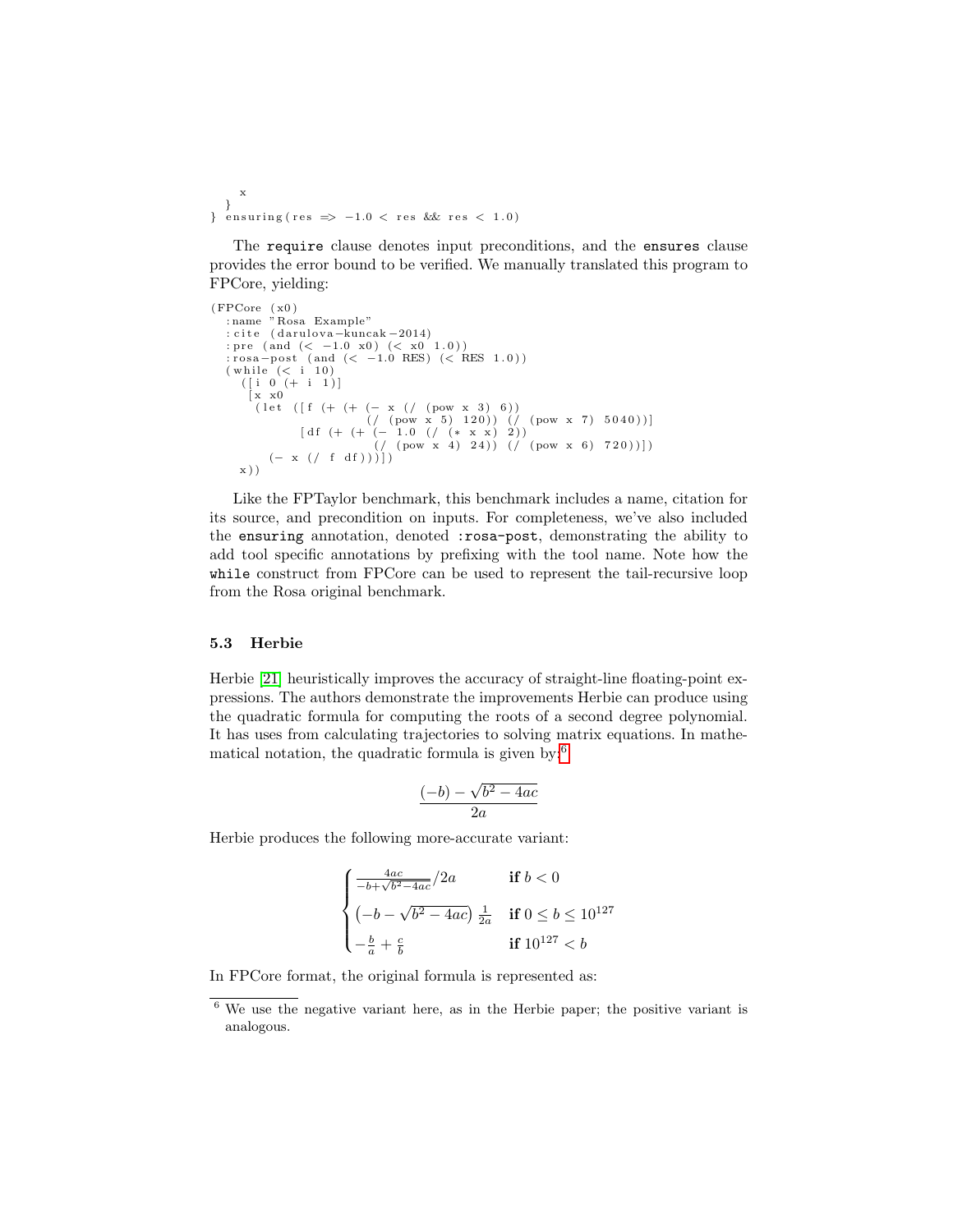```
(FPCore (a b c)<br>:name "NMSE p42, positive"
   : cite (hamming-1987)
   : pre (and (>= (sqr b) (* 4 (* a c))) (!= a 0))<br>(/ (+ (- b) (sqrt (- (sqr b) (* 4 (* a c))))) (* 2 a)))
```
and the improved version is represented as:

```
( FPCore ( a b c )
  : name "NMSE p42, positive"
   : cite (hamming-1987)
   : pre ( and ( > = ( sqr b) (* 4 (* a c ) ) (! = a 0 ) )
   ( if (< b 0)<br>
( / ( / ( ∗ 4 ( ∗ a c ) ) ( + ( − b ) ( sqrt ( − ( sqr b ) ( * 4 ( * a c ) ) ) ) ) ) )<br>
( if ( < b 10e127 )
               (* (− (− b) (− (sqr b) (* 4 (* a c)))) (/ 1 (* 2 a)))<br>(+ (− (/ b a)) (/ c b)))))
```
Like the Rosa and FPTaylor examples, this benchmark gives a name, citation, and precondition. This benchmark uses FPCore's ability to write arbitrary boolean expressions as preconditions, restricting the value under the square root to be non-negative and requiring the denominator be non-zero. Unlike the FP-Taylor and Rosa examples, this precondition arises from mathematical considerations, not domain knowledge. The FPCore version of Herbie's output furthermore uses if constructs to evaluate different expressions for different inputs, which improves accuracy. Herbie could add additional metadata to the output, such as its internal estimate of accuracy or the number of expressions considered during search, by using prefixed keys like : herbie-accuracy-estimate.

#### 5.4 Salsa

Salsa [\[10\]](#page-14-3) is a tool for soundly improving the worst-case accuracy of programs. The authors evaluate Salsa on a suite of control and numerical algorithms, including the widely used PID controller algorithm. This algorithm is used in aeronautic and avionic systems for which correctness is critical. In C, the benchmark is written as:

```
volatile double p, i, t, d, dt, invdt, m, e, eold, r;
int pid (double m0, double kp, double ki, double kd, double c) {
        = 0.0;
  inv dt = 5.0;
 dt = 0.2;<br>m = m0:
        = m\theta :
  e old = 0.0;= 0.0;
  while (t < 100.0) {
       e = c - m;p = kp * e;i = i + ki * dt * e;d = kd * invdt * (e - e old);r = p + i + d;
       m = m + 0.01 * r; /* computing measure: the plant */
       eold = e;
       t = t + dt;
  }
  return m:
}
```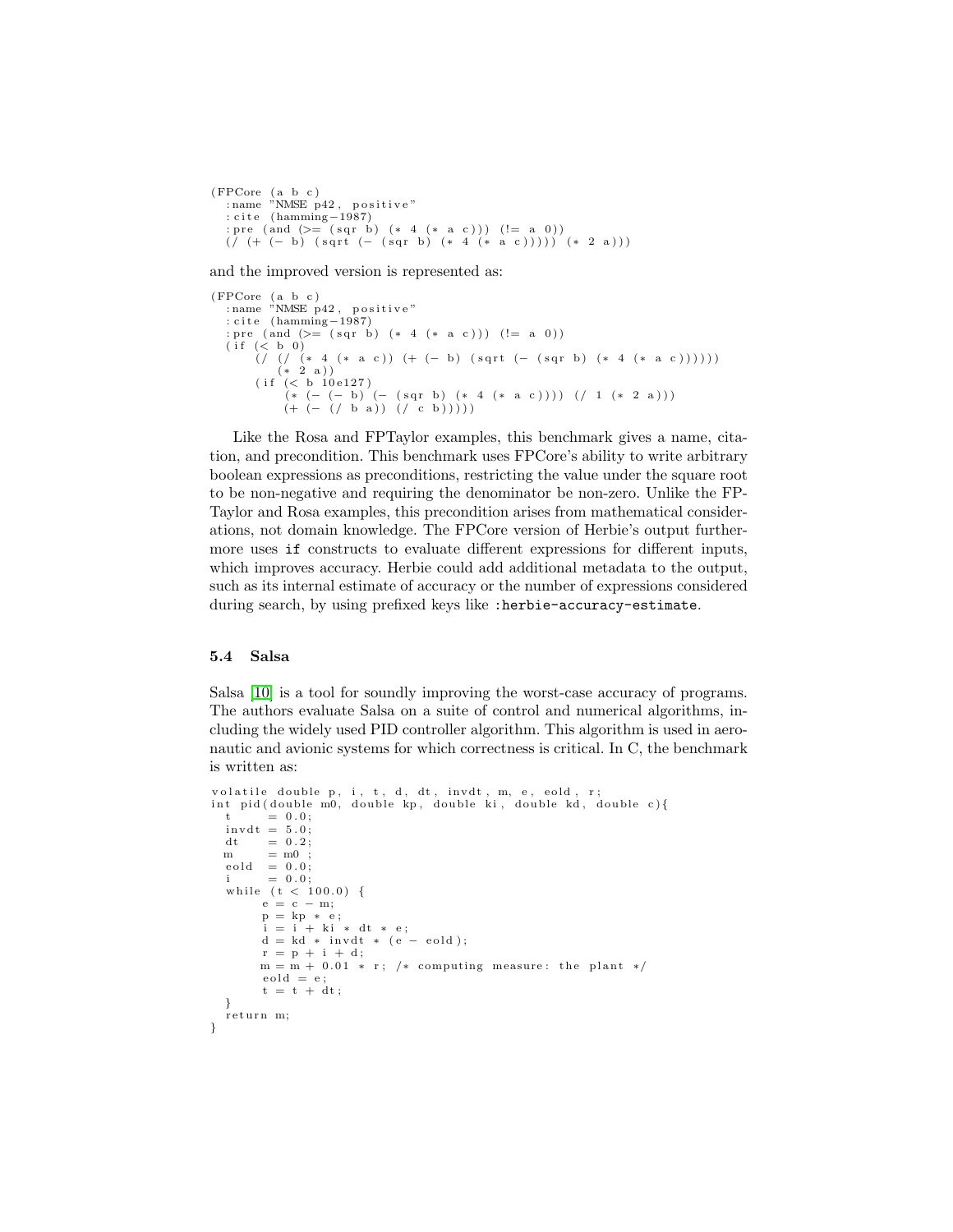To ease the conversion of this code from C to FPCore, this program was first manually translated to the following FPImp program:

```
(FPImp (m kp ki kd)<br>:name "PID"
 : description "Keep a measure at its setpoint using a PID controller."
 : cite (damouche-martel-chapoutot-nsv14)
 : type  binary 64: pre (and (and (< -10.0 \text{ m}) (< m 10.0)) (and (< -10.0 \text{ c}) (< c 10.0)))
 [\frac{1}{2} \pm 0.0][= dt \ 0.2][= invdt ( / 1 dt)]
 [= c \ 0.0][= e o l d 0 . 0 ]
 [= i 0.0]( while (<math>t 100.0)
   [= e (− c m)]<br>[= p (* kp e )]<br>[= i (+ i (* kd invdt) (− e eold))]
   [= r (+ (+ p i) d)][= m (+ m (* 0.01 r))][= e o l d e ]
   [= t (+ t dt) ]( output m) )
```
The FPImp program was then automatically compiled, using the compiler tool in FPBench, to the following FPCore benchmark:

```
(FPCore (m0 kp ki kd c)
    : name "PID"
    : description "Keep a measure at its setpoint using a PID controller."
    : cite (damouche-martel-chapoutot-nsv14)
    : type binary 64
    : pre (and (and (<math>-10.0 \text{ m0}) (<math>\text{m0 } 10.0)) (and (<math>-10.0 \text{ c}) (<math>\text{c } 10.0)))
    (\text{while } (<i>i</i> 100.0))([i \ 0.0 \ (+ \ i \ (* \ k \ i \ 0.2) \ (- \ c \ m)))\lim_{m \to \infty}\begin{array}{l} \left( \, \left[ \,\text{l} \, \text{e} \, \text{t} \quad \left( \,\left[ \,\text{p} \ \ \left( \ast \ \ \text{kp} \ \left( \text{--} \ \text{c} \ \ \text{m} \right) \,\right) \,\right] \,\right. \\ \end{array} \right. \label{eq:4}(d (* (* kd (/ 1 0.2)) (− (− c m) eold ))])<br>(+ m (* 0.01 (+ (+ p (+ i (* (* ki 0.2) (− c m)))) d))))]
        [eold 0.0 (- c m)]
      \begin{array}{cc} [\,t\; \;0.0\;\;(+\;\;t\;\;0.2)\,])\ m))\ \end{array}
```
Beyond the metadata used in the FPTaylor, Rosa, and Herbie examples, this benchmark includes a :description tag to describe for readers what the benchmark program computes. These descriptions contain information about the distribution of inputs, the situation in which the benchmark is used, or any other information which might be useful to tool writers. The FPBench suite features descriptions for its most complex benchmarks.

# <span id="page-12-0"></span>6 Conclusion

The initial work on FPBench provides a foundation for evaluating and comparing floating-point analysis and optimization tools. Already the FPBench format can serve as a common language, allowing these tools to cooperatively analyze and improve floating-point code.

Though FPBench supports the composition of the floating-point tools that exist today, there is still much work to do to support the floating-point research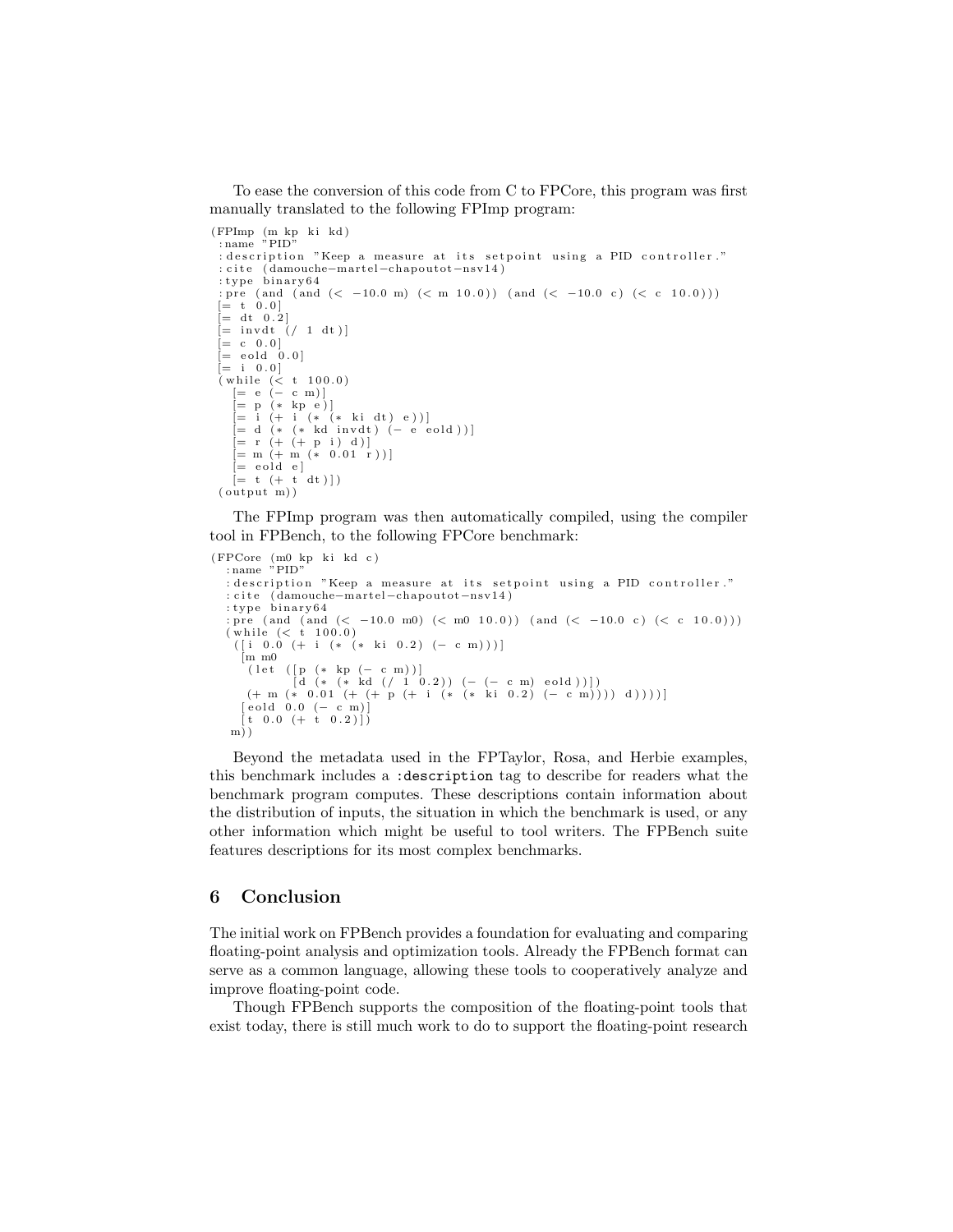community as it grows. FPBench must be sufficiently expressive for the broad range of applications that represent the future of the community. In the near term, we will add additional metrics for accuracy and performance to the set of evaluators provided by the FPBench tooling and begin developing a standard set of benchmarks around the various measures. We will also expand the set of languages with direct support for compilation to and from the FPBench format. As more tools grow support for FPBench, we will provide automated comparisons of different floating-point tools. Longer term, we intend to support for mixed-precision benchmarks, fixed-point computations, and additional data structures such as vectors, records, and matrices.

We hope that FPBench encourages the already strong sense of community and collaboration around floating-point research. Toward that end, we encourage any interested readers (and tool writers) to get involved with development of FPBench by signing up for the mailing list and checking out the project website:

# <http://fpbench.org/>

## References

- <span id="page-13-4"></span>1. DIMACS challenge. Satisfiability. Suggested format., 1993. [http://www.cs.ubc.](http://www.cs.ubc.ca/~hoos/SATLIB/Benchmarks/SAT/satformat.ps) [ca/~hoos/SATLIB/Benchmarks/SAT/satformat.ps](http://www.cs.ubc.ca/~hoos/SATLIB/Benchmarks/SAT/satformat.ps).
- <span id="page-13-6"></span>2. A. Adjé, P. Garoche, and A. Werey. Quadratic zonotopes - an extension of zonotopes to quadratic arithmetics. In Programming Languages and Systems - 13th Asian Symposium, APLAS 2015, Pohang, South Korea, November 30 - December 2, 2015, Proceedings, volume 9458 of Lecture Notes in Computer Science, pages 127–145. Springer, 2015.
- <span id="page-13-5"></span>3. C. Barrett, P. Fontaine, and C. Tinelli. The SMT-LIB Standard: Version 2.5. Technical report, Department of Computer Science, The University of Iowa, 2015. <www.SMT-LIB.org>.
- <span id="page-13-0"></span>4. J. Bertrane, P. Cousot, R. Cousot, J. Feret, L. Mauborgne, A. Miné, and X. Rival. Static analysis and verification of aerospace software by abstract interpretation. Found. Trends Program. Lang., 2(2-3):71–190, Dec. 2015.
- <span id="page-13-1"></span>5. A. Bessey, K. Block, B. Chelf, A. Chou, B. Fulton, S. Hallem, C. Henri-Gros, A. Kamsky, S. McPeak, and D. Engler. A few billion lines of code later: Using static analysis to find bugs in the real world. Commun. ACM, 53(2):66–75, Feb. 2010.
- <span id="page-13-2"></span>6. C. Cadar, D. Dunbar, and D. Engler. Klee: Unassisted and automatic generation of high-coverage tests for complex systems programs. In Proceedings of the 8th USENIX Conference on Operating Systems Design and Implementation, OSDI'08, pages 209–224, Berkeley, CA, USA, 2008. USENIX Association.
- <span id="page-13-7"></span>7. A. Chapoutot. Interval slopes as a numerical abstract domain for floating-point variables. In Static Analysis Symposium, volume 6337 of LNCS, pages 184–200. Springer, 2010.
- <span id="page-13-3"></span>8. E. Clarke, D. Kroening, and F. Lerda. A tool for checking ANSI-C programs. In K. Jensen and A. Podelski, editors, Tools and Algorithms for the Construction and Analysis of Systems (TACAS 2004), volume 2988 of Lecture Notes in Computer Science, pages 168–176. Springer, 2004.